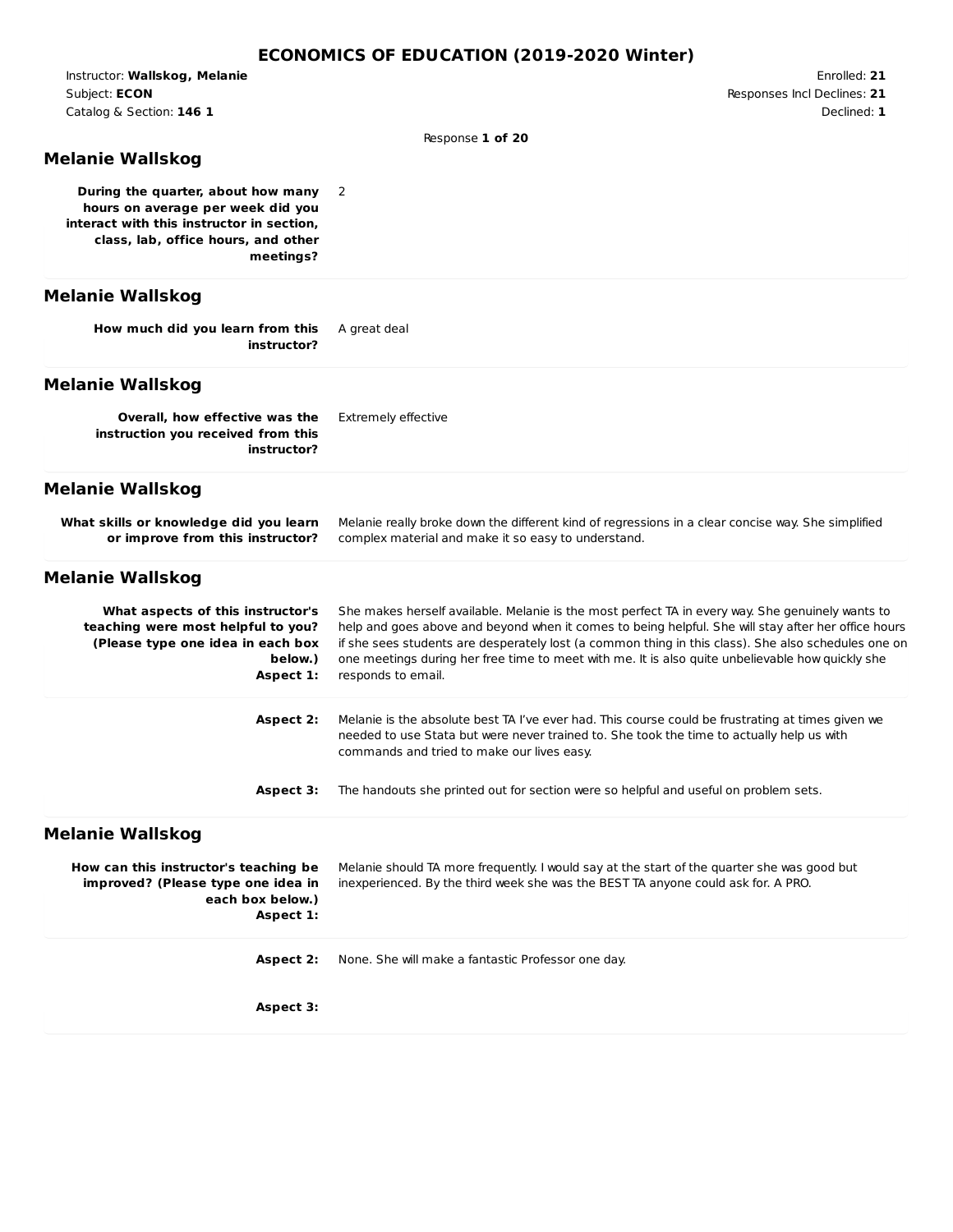Instructor: **Wallskog, Melanie** Subject: **ECON** Catalog & Section: **146 1**

Enrolled: **21** Responses Incl Declines: **21** Declined: **1**

Response **2 of 20**

### **Melanie Wallskog**

**During the quarter, about how many** 1 **hours on average per week did you interact with this instructor in section, class, lab, office hours, and other meetings?**

## **Melanie Wallskog**

| How much did you learn from this |  |             | A great deal |
|----------------------------------|--|-------------|--------------|
|                                  |  | instructor? |              |

## **Melanie Wallskog**

| Overall, how effective was the     | Extremely effective |
|------------------------------------|---------------------|
| instruction you received from this |                     |
| instructor?                        |                     |

### **Melanie Wallskog**

| What skills or knowledge did you learn | Really helped me understand the nuances and issues about implementing my strategy |
|----------------------------------------|-----------------------------------------------------------------------------------|
| or improve from this instructor?       |                                                                                   |

#### **Melanie Wallskog**

| What aspects of this instructor's<br>teaching were most helpful to you?<br>(Please type one idea in each box<br>below.)<br>Aspect 1: | Thoughtful comments      |
|--------------------------------------------------------------------------------------------------------------------------------------|--------------------------|
| Aspect 2:                                                                                                                            | Responsiveness via email |
| Aspect 3:                                                                                                                            | Clear explanations       |

### **Melanie Wallskog**

**How can this instructor's teaching be improved? (Please type one idea in each box below.) Aspect 1:**

**Aspect 2:**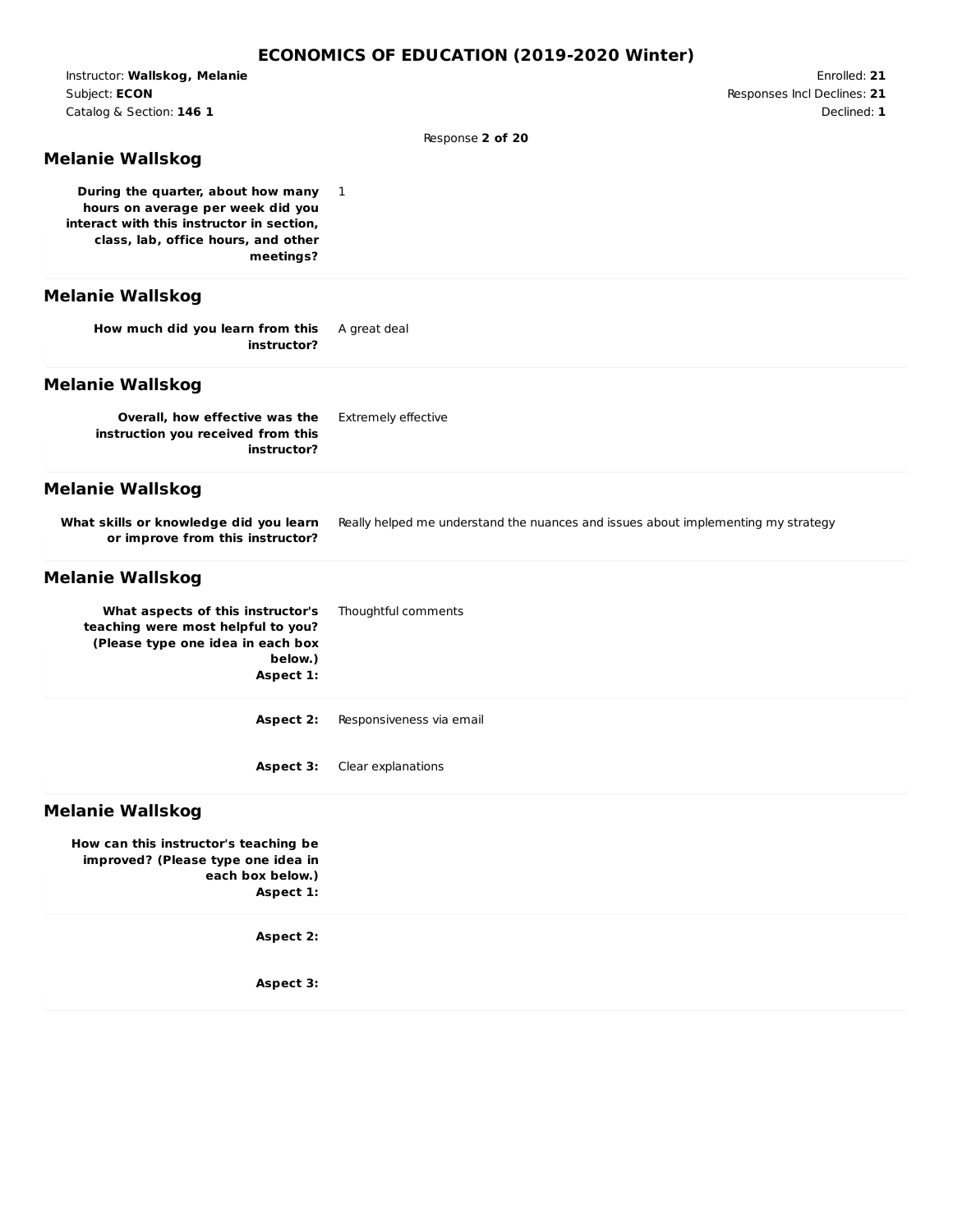Instructor: **Wallskog, Melanie** Subject: **ECON** Catalog & Section: **146 1**

Enrolled: **21** Responses Incl Declines: **21** Declined: **1**

Response **3 of 20**

### **Melanie Wallskog**

**During the quarter, about how many** 1 **hours on average per week did you interact with this instructor in section, class, lab, office hours, and other meetings?**

# **Melanie Wallskog**

| How much did you learn from this |  |             | A great deal |
|----------------------------------|--|-------------|--------------|
|                                  |  | instructor? |              |

#### **Melanie Wallskog**

| Overall, how effective was the     | Very effective |
|------------------------------------|----------------|
| instruction you received from this |                |
| instructor?                        |                |

#### **Melanie Wallskog**

| What skills or knowledge did you learn | Reinforce class material |
|----------------------------------------|--------------------------|
| or improve from this instructor?       |                          |

#### **Melanie Wallskog**

**What aspects of this instructor's teaching were most helpful to you? (Please type one idea in each box below.) Aspect 1:** She was great!

**Aspect 2:**

**Aspect 3:**

#### **Melanie Wallskog**

**How can this instructor's teaching be improved? (Please type one idea in each box below.) Aspect 1:**

**Aspect 2:**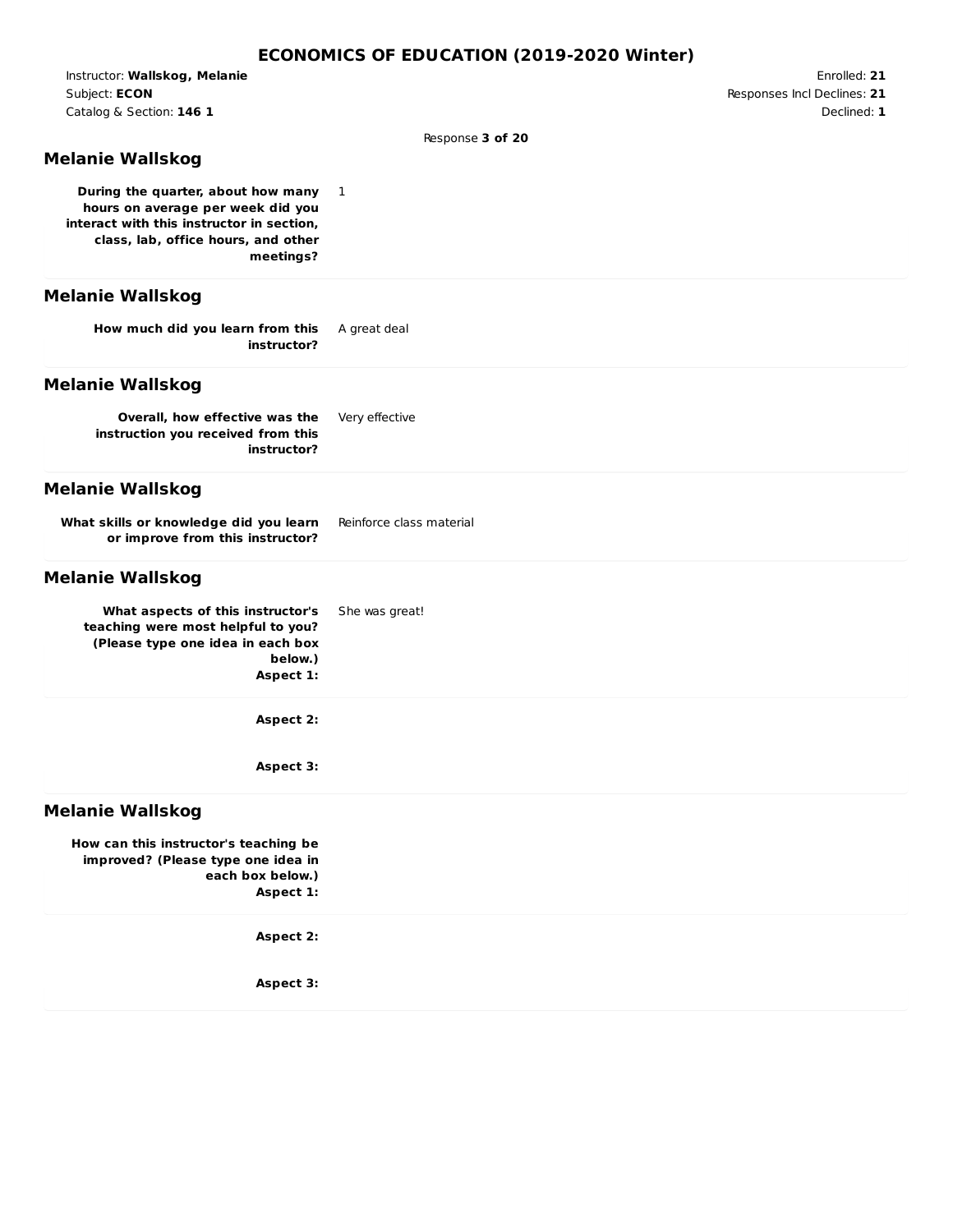Instructor: **Wallskog, Melanie** Subject: **ECON** Catalog & Section: **146 1**

Enrolled: **21** Responses Incl Declines: **21** Declined: **1**

Response **4 of 20**

### **Melanie Wallskog**

**During the quarter, about how many hours on average per week did you interact with this instructor in section, class, lab, office hours, and other meetings?**

### **Melanie Wallskog**

**How much did you learn from this instructor?** A lot

## **Melanie Wallskog**

| Overall, how effective was the     | Extremely effective |
|------------------------------------|---------------------|
| instruction you received from this |                     |
| instructor?                        |                     |

.5

### **Melanie Wallskog**

**What skills or knowledge did you learn or improve from this instructor?**

#### **Melanie Wallskog**

**What aspects of this instructor's teaching were most helpful to you? (Please type one idea in each box below.) Aspect 1:**

**Aspect 2:**

**Aspect 3:**

#### **Melanie Wallskog**

**How can this instructor's teaching be improved? (Please type one idea in each box below.) Aspect 1:**

**Aspect 2:**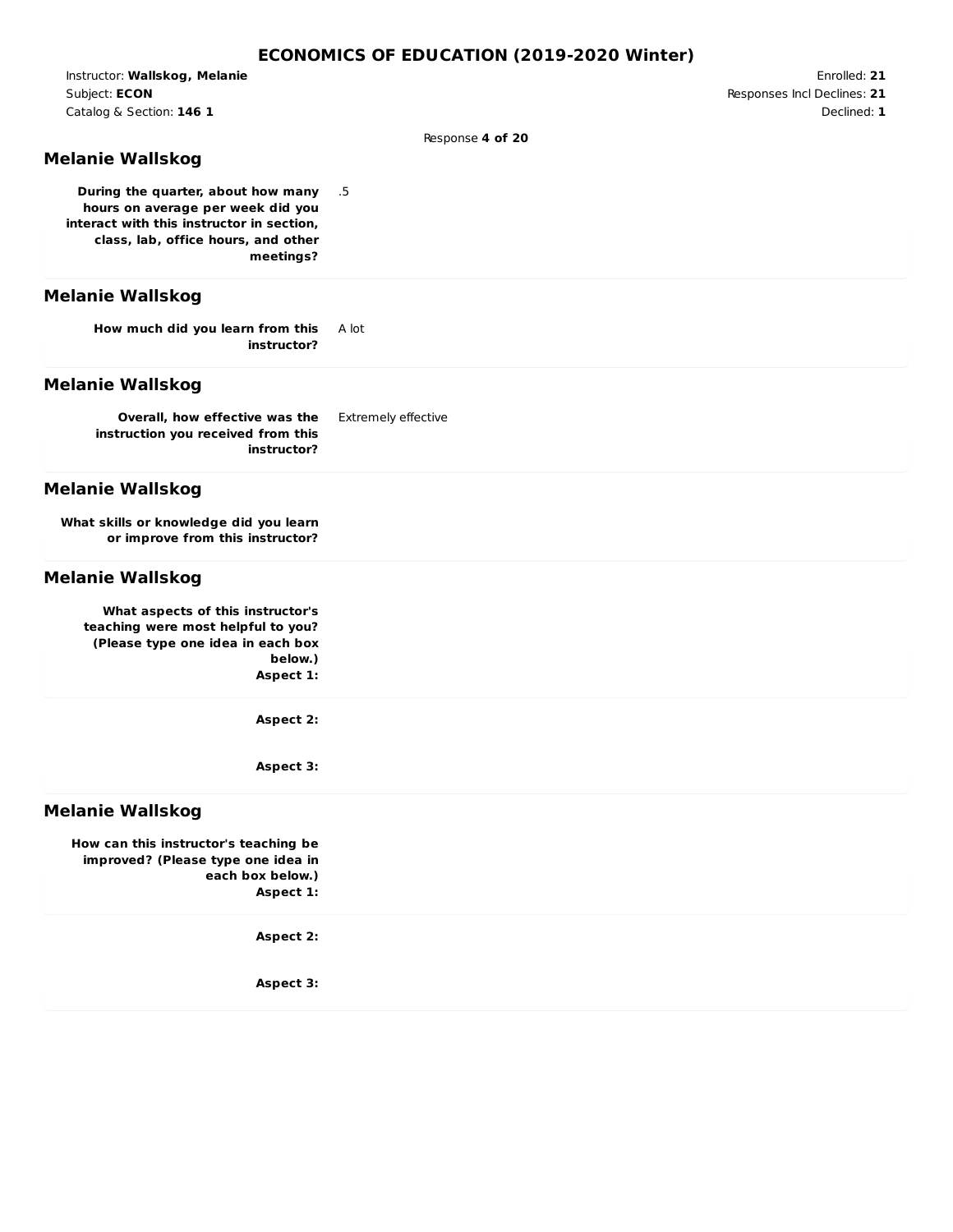Instructor: **Wallskog, Melanie** Subject: **ECON** Catalog & Section: **146 1**

Enrolled: **21** Responses Incl Declines: **21** Declined: **1**

Response **5 of 20**

### **Melanie Wallskog**

**During the quarter, about how many** 2 **hours on average per week did you interact with this instructor in section, class, lab, office hours, and other meetings?**

## **Melanie Wallskog**

| How much did you learn from this |  |             | A great deal |
|----------------------------------|--|-------------|--------------|
|                                  |  | instructor? |              |

## **Melanie Wallskog**

| Overall, how effective was the     | Extremely effective |
|------------------------------------|---------------------|
| instruction you received from this |                     |
| instructor?                        |                     |

#### **Melanie Wallskog**

| What skills or knowledge did you learn | econometric methods |
|----------------------------------------|---------------------|
| or improve from this instructor?       |                     |

#### **Melanie Wallskog**

| What aspects of this instructor's<br>teaching were most helpful to you?<br>(Please type one idea in each box<br>below.)<br>Aspect 1: | project advice was very useful              |
|--------------------------------------------------------------------------------------------------------------------------------------|---------------------------------------------|
|                                                                                                                                      | <b>Aspect 2:</b> econometric methods advice |

**Aspect 3:**

#### **Melanie Wallskog**

**How can this instructor's teaching be improved? (Please type one idea in each box below.) Aspect 1:**

**Aspect 2:**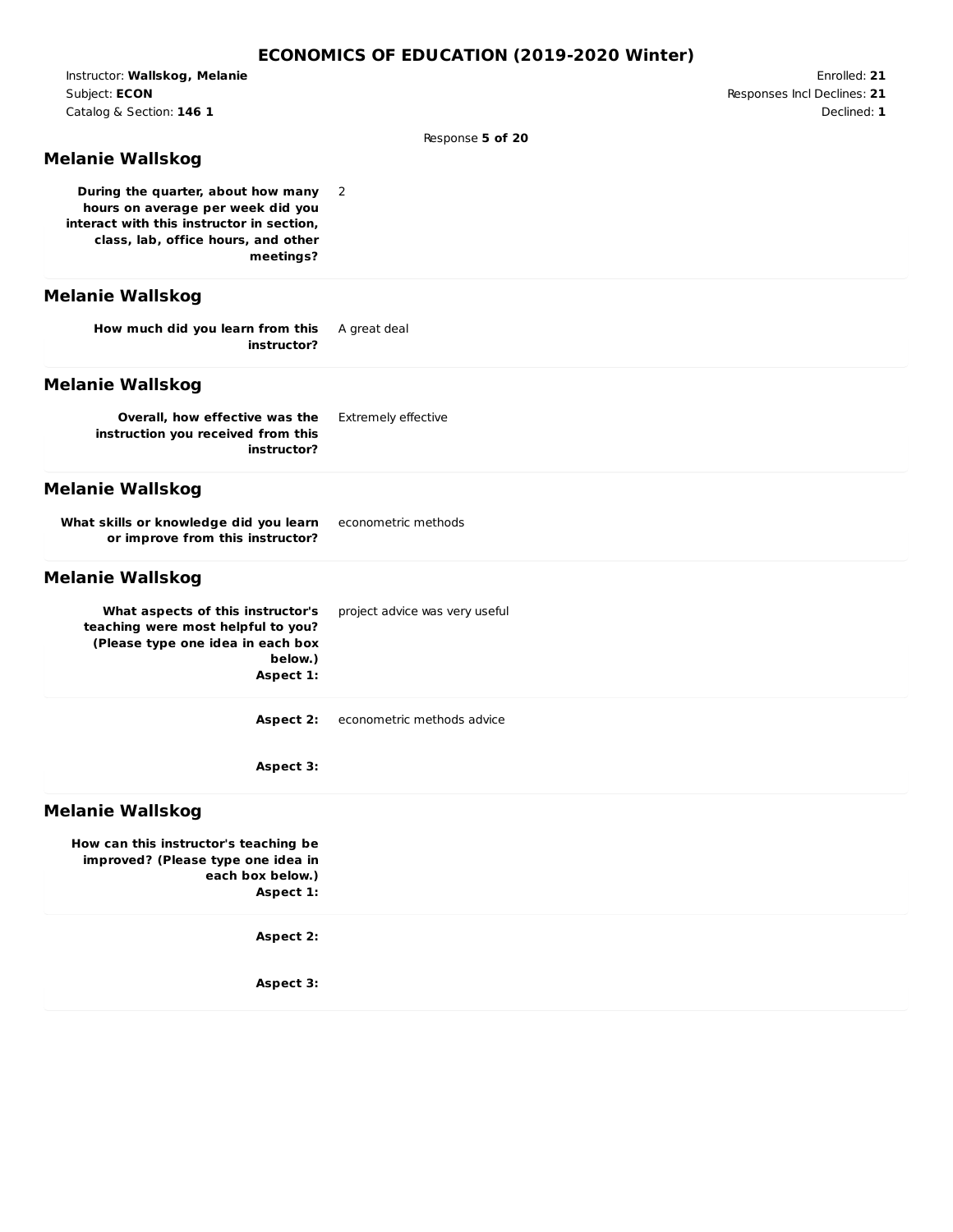Instructor: **Wallskog, Melanie** Subject: **ECON** Catalog & Section: **146 1**

Enrolled: **21** Responses Incl Declines: **21** Declined: **1**

Response **6 of 20**

### **Melanie Wallskog**

**During the quarter, about how many** 1 **hours on average per week did you interact with this instructor in section, class, lab, office hours, and other meetings?**

## **Melanie Wallskog**

| How much did you learn from this |  |             | A great deal |
|----------------------------------|--|-------------|--------------|
|                                  |  | instructor? |              |

## **Melanie Wallskog**

| Overall, how effective was the     | Extremely effective |
|------------------------------------|---------------------|
| instruction you received from this |                     |
| instructor?                        |                     |

### **Melanie Wallskog**

| What skills or knowledge did you learn | Melanie clearly explained the specifics of certain econometric models I was struggling with, |
|----------------------------------------|----------------------------------------------------------------------------------------------|
| or improve from this instructor?       | particularly differences-in-differences.                                                     |
|                                        |                                                                                              |

#### **Melanie Wallskog**

| <b>What aspects of this instructor's</b> clear, easy-to-follow instruction<br>teaching were most helpful to you?<br>(Please type one idea in each box<br>below.)<br>Aspect 1: |                                                                               |
|-------------------------------------------------------------------------------------------------------------------------------------------------------------------------------|-------------------------------------------------------------------------------|
| Aspect 2:                                                                                                                                                                     | great availability and responsiveness via email                               |
| <b>Aspect 3:</b>                                                                                                                                                              | would always stick around after class and section to take in-person questions |

### **Melanie Wallskog**

**How can this instructor's teaching be improved? (Please type one idea in each box below.) Aspect 1:**

**Aspect 2:**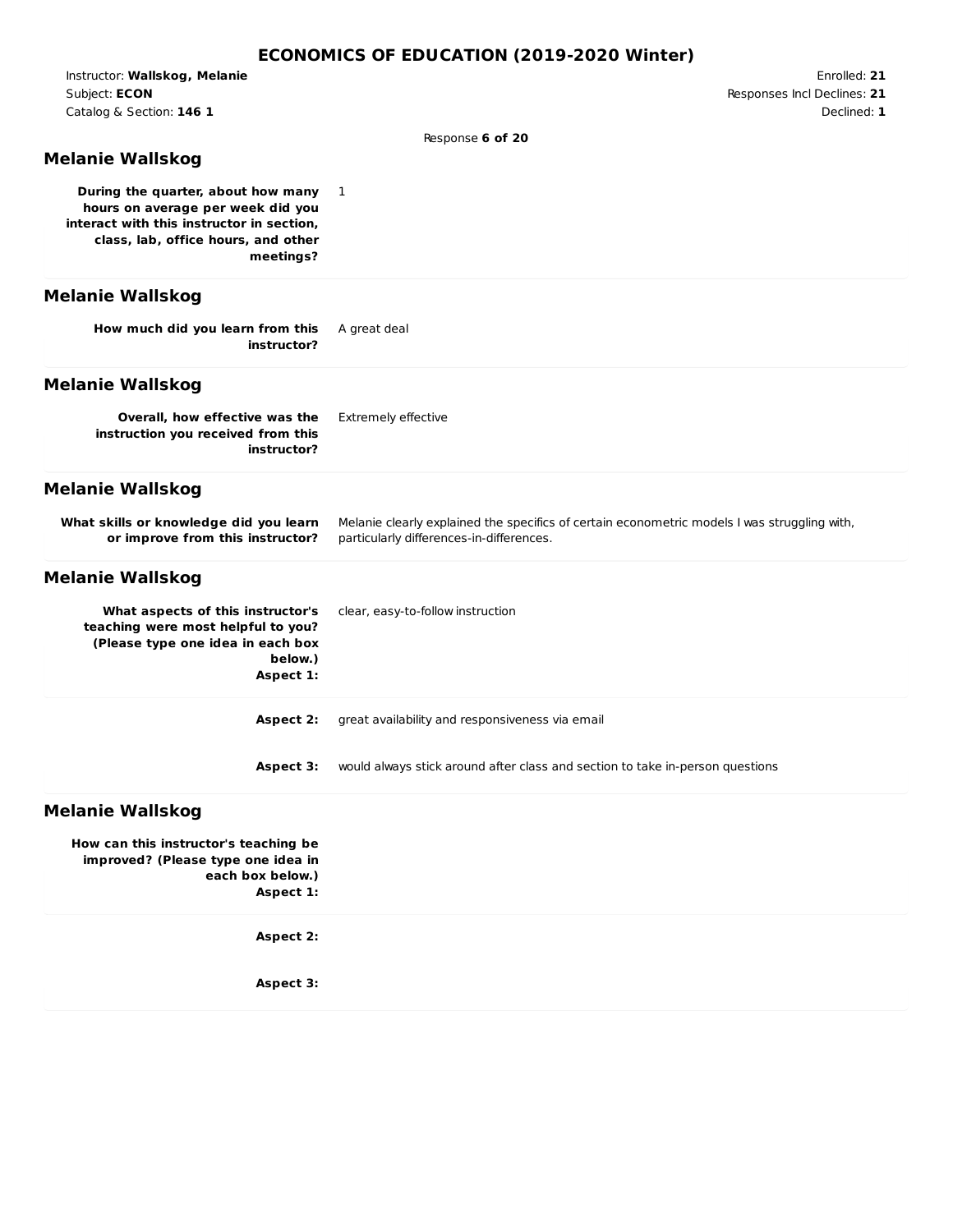Instructor: **Wallskog, Melanie** Subject: **ECON** Catalog & Section: **146 1**

Enrolled: **21** Responses Incl Declines: **21** Declined: **1**

Response **7 of 20**

## **Melanie Wallskog**

**During the quarter, about how many** 2 **hours on average per week did you interact with this instructor in section, class, lab, office hours, and other meetings?**

## **Melanie Wallskog**

|  |  | How much did you learn from this |             | A great deal |
|--|--|----------------------------------|-------------|--------------|
|  |  |                                  | instructor? |              |

## **Melanie Wallskog**

| Overall, how effective was the     | Extremely effective |
|------------------------------------|---------------------|
| instruction you received from this |                     |
| instructor?                        |                     |

### **Melanie Wallskog**

### **Melanie Wallskog**

| <b>What aspects of this instructor's</b> Concise explanations<br>teaching were most helpful to you?<br>(Please type one idea in each box<br>below.)<br>Aspect 1: |                  |
|------------------------------------------------------------------------------------------------------------------------------------------------------------------|------------------|
| Aspect 2:                                                                                                                                                        | Patient and kind |
| Aspect 3:                                                                                                                                                        | Great feedback   |

### **Melanie Wallskog**

**How can this instructor's teaching be improved? (Please type one idea in each box below.) Aspect 1:**

**Aspect 2:**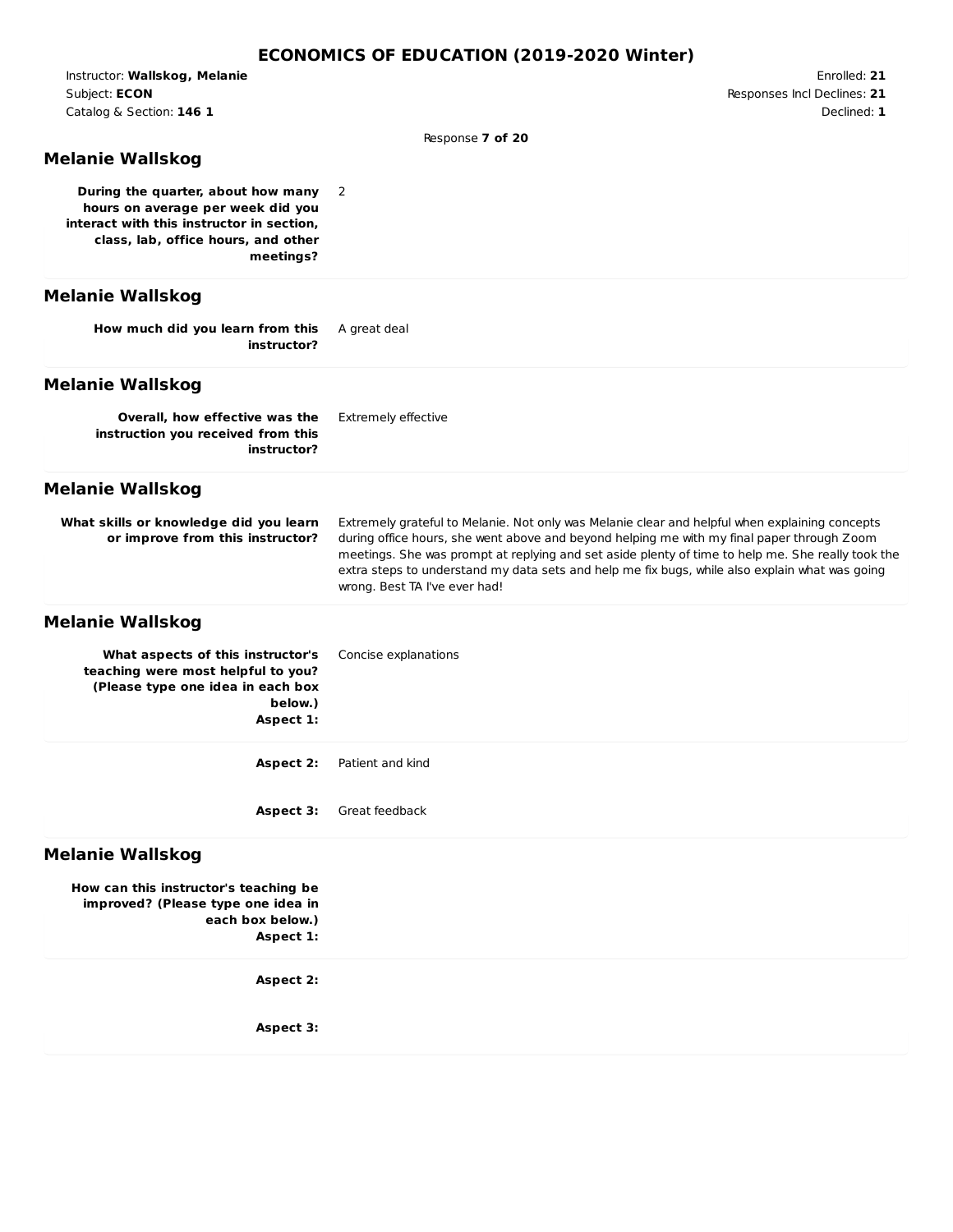Instructor: **Wallskog, Melanie** Subject: **ECON** Catalog & Section: **146 1**

Enrolled: **21** Responses Incl Declines: **21** Declined: **1**

Response **8 of 20**

### **Melanie Wallskog**

**During the quarter, about how many hours on average per week did you interact with this instructor in section, class, lab, office hours, and other meetings?**

### **Melanie Wallskog**

**How much did you learn from this instructor?** A great deal

3

## **Melanie Wallskog**

| Overall, how effective was the     | Extremely effective |
|------------------------------------|---------------------|
| instruction you received from this |                     |
| instructor?                        |                     |

### **Melanie Wallskog**

| What skills or knowledge did you learn | Better understanding of mathematical concepts of course, learning STATA, using datasets and |
|----------------------------------------|---------------------------------------------------------------------------------------------|
| or improve from this instructor?       | quidance on how to write final paper.                                                       |

#### **Melanie Wallskog**

**What aspects of this instructor's teaching were most helpful to you? (Please type one idea in each box below.) Aspect 1:** In person and email help with papers, data analysis and constructing empirical strategy. **Aspect 2:**

**Aspect 3:**

#### **Melanie Wallskog**

**How can this instructor's teaching be improved? (Please type one idea in each box below.) Aspect 1:**

**Aspect 2:**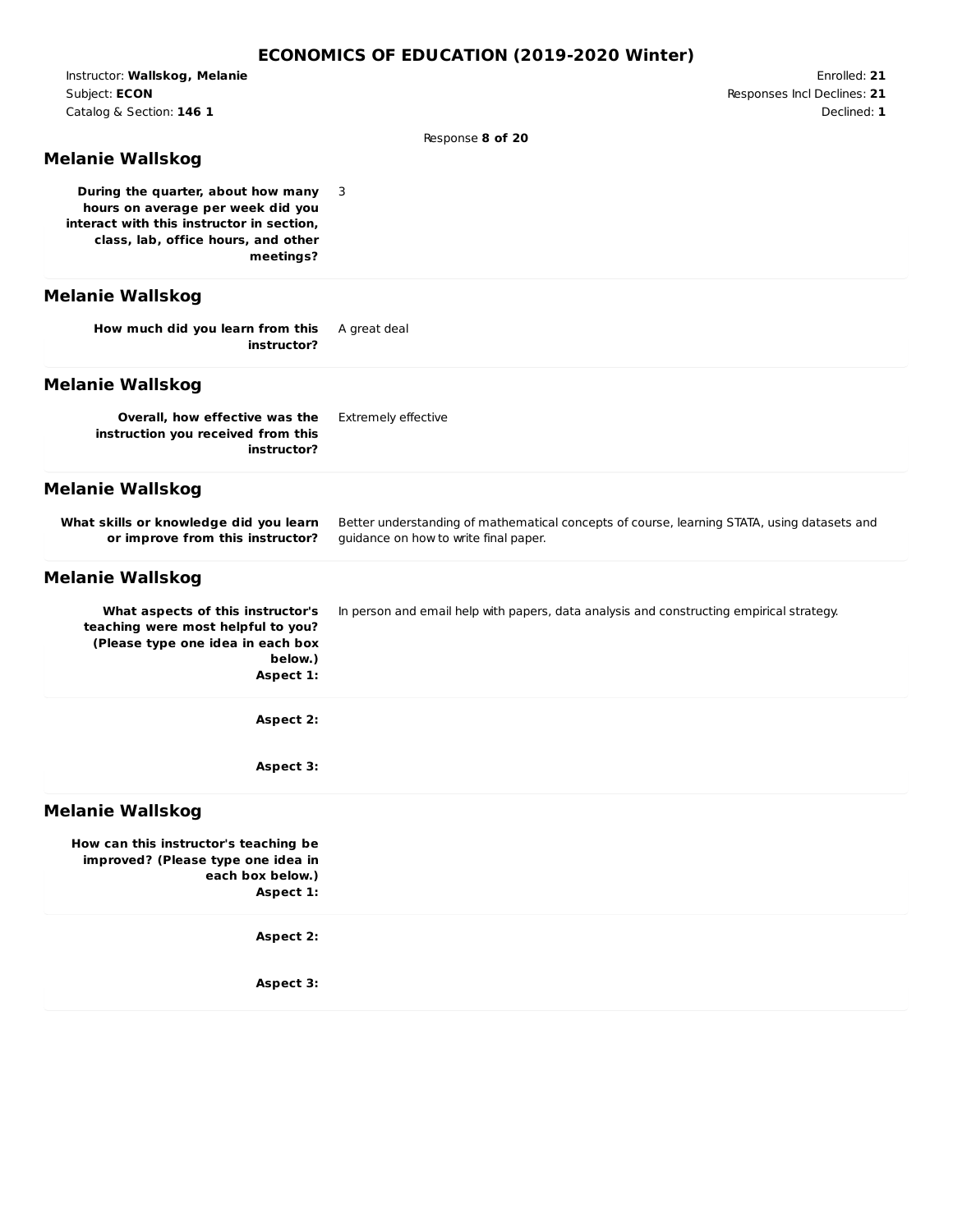Instructor: **Wallskog, Melanie** Subject: **ECON** Catalog & Section: **146 1**

Enrolled: **21** Responses Incl Declines: **21** Declined: **1**

Response **9 of 20**

### **Melanie Wallskog**

**During the quarter, about how many hours on average per week did you interact with this instructor in section, class, lab, office hours, and other meetings?**

### **Melanie Wallskog**

| How much did you learn from this |  |             | A great deal |
|----------------------------------|--|-------------|--------------|
|                                  |  | instructor? |              |

### **Melanie Wallskog**

| Overall, how effective was the     | Extremely effective |
|------------------------------------|---------------------|
| instruction you received from this |                     |
| instructor?                        |                     |

#### **Melanie Wallskog**

| What skills or knowledge did you learn | Research methods for economics. |
|----------------------------------------|---------------------------------|
| or improve from this instructor?       |                                 |

1

#### **Melanie Wallskog**

**What aspects of this instructor's teaching were most helpful to you? (Please type one idea in each box below.) Aspect 1:** Willingness to share knowledge of empirical research methods (econometrics, data collection, etc.) **Aspect 2: Aspect 3:**

#### **Melanie Wallskog**

**How can this instructor's teaching be improved? (Please type one idea in each box below.) Aspect 1:**

Knowledge of economics not specifically related to the economics of education. Not super helpful as a reference for the literature about the economics of education.

**Aspect 2:**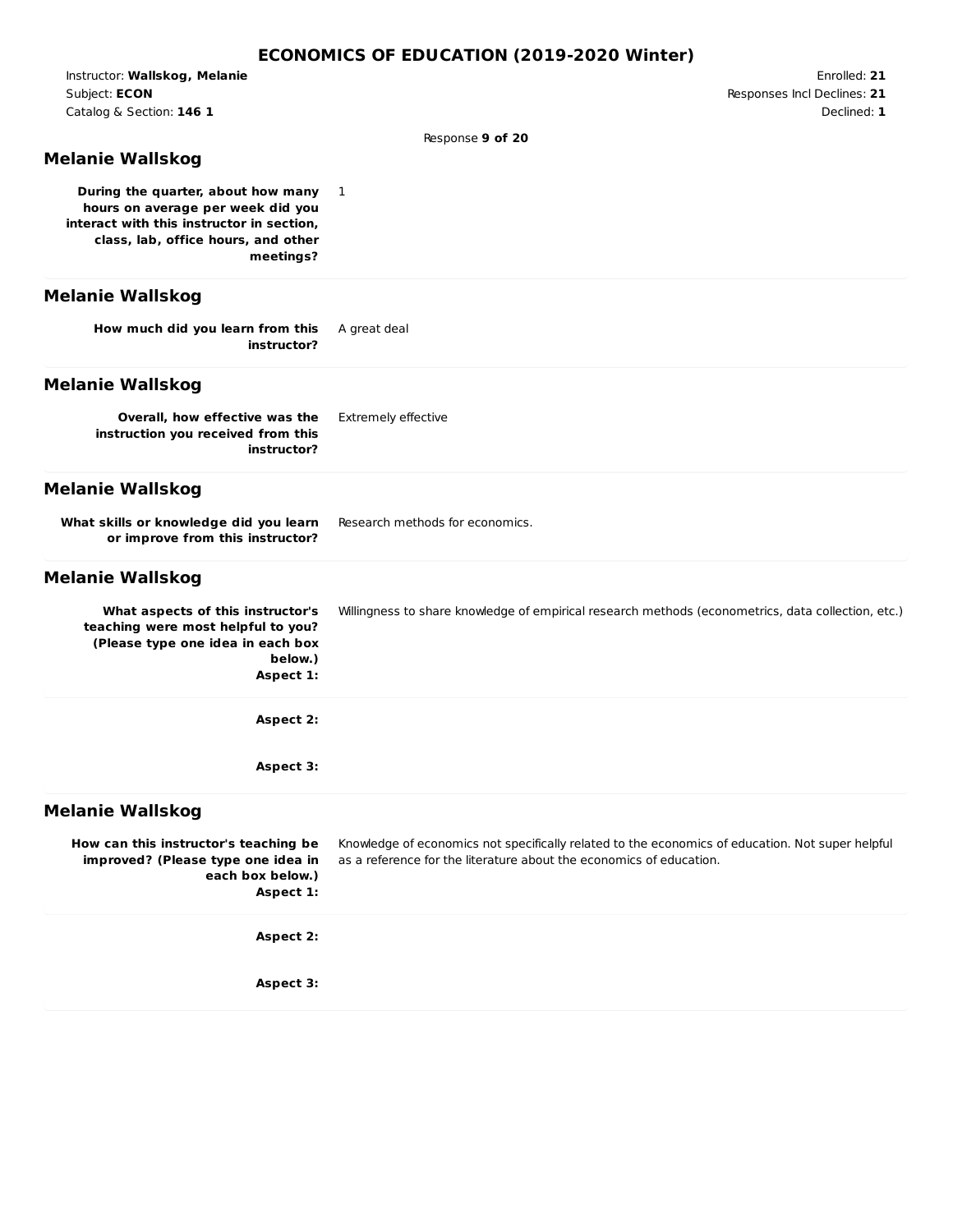Instructor: **Wallskog, Melanie** Subject: **ECON** Catalog & Section: **146 1**

Enrolled: **21** Responses Incl Declines: **21** Declined: **1**

Response **10 of 20**

### **Melanie Wallskog**

**During the quarter, about how many** 2 **hours on average per week did you interact with this instructor in section, class, lab, office hours, and other meetings?**

#### **Melanie Wallskog**

**How much did you learn from this instructor?** A great deal

## **Melanie Wallskog**

| Overall, how effective was the     | Extremely effective |
|------------------------------------|---------------------|
| instruction you received from this |                     |
| instructor?                        |                     |

#### **Melanie Wallskog**

**What skills or knowledge did you learn or improve from this instructor?**

#### **Melanie Wallskog**

**What aspects of this instructor's teaching were most helpful to you? (Please type one idea in each box below.) Aspect 1:**

**Aspect 2:**

**Aspect 3:**

#### **Melanie Wallskog**

**How can this instructor's teaching be improved? (Please type one idea in each box below.) Aspect 1:**

**Aspect 2:**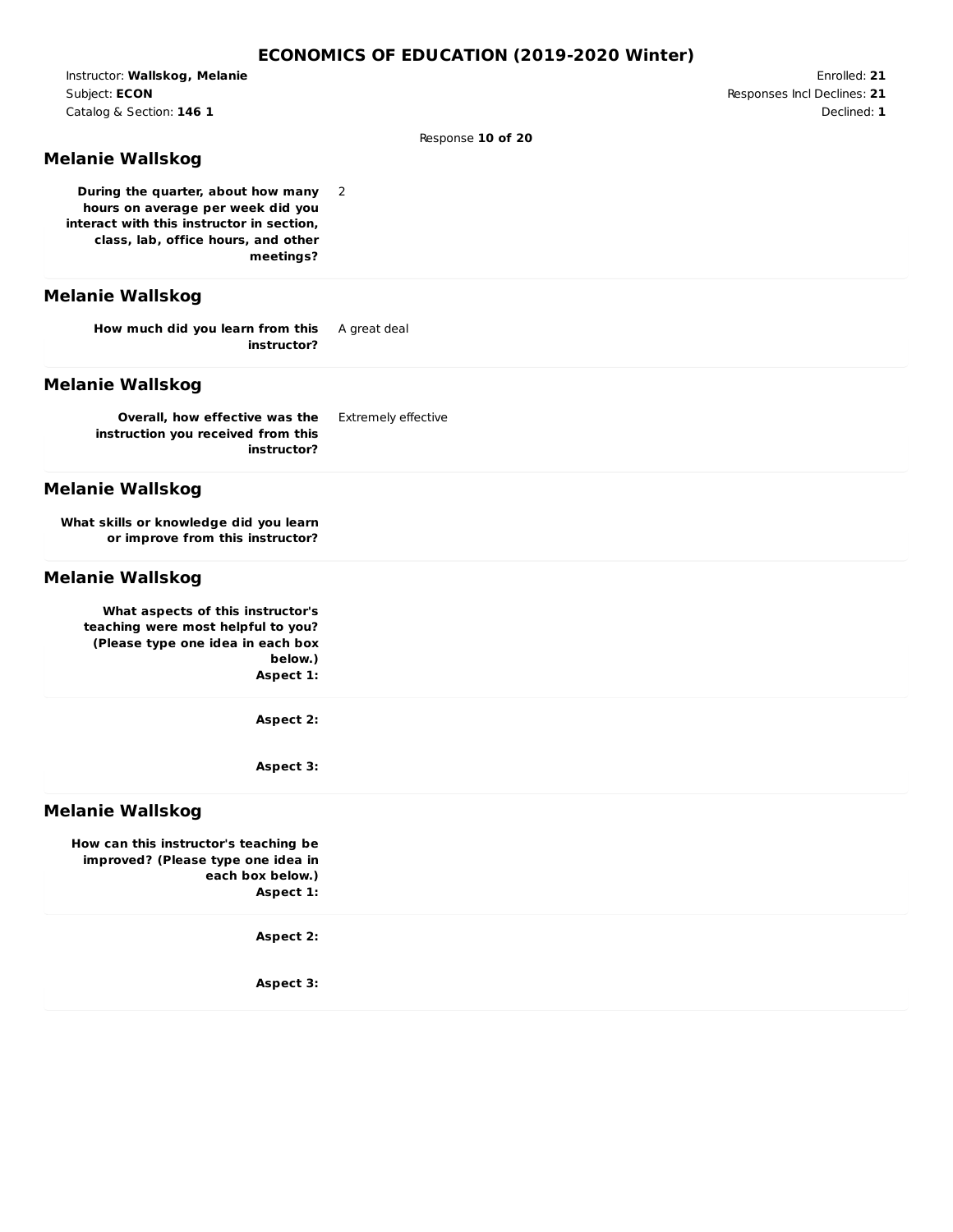Instructor: **Wallskog, Melanie** Subject: **ECON** Catalog & Section: **146 1**

Enrolled: **21** Responses Incl Declines: **21** Declined: **1**

Response **11 of 20**

### **Melanie Wallskog**

**During the quarter, about how many** 1 **hours on average per week did you interact with this instructor in section, class, lab, office hours, and other meetings?**

### **Melanie Wallskog**

**How much did you learn from this instructor?** A lot

## **Melanie Wallskog**

| Overall, how effective was the     | Extremely effective |
|------------------------------------|---------------------|
| instruction you received from this |                     |
| instructor?                        |                     |

### **Melanie Wallskog**

| What skills or knowledge did you learn | Improved my ability to construct and run a difference in difference regression |
|----------------------------------------|--------------------------------------------------------------------------------|
| or improve from this instructor?       |                                                                                |

#### **Melanie Wallskog**

| What aspects of this instructor's<br>teaching were most helpful to you?<br>(Please type one idea in each box<br>below.)<br>Aspect 1: | She was always very quick to respond over email with very thorough answers to my questions.                                                               |
|--------------------------------------------------------------------------------------------------------------------------------------|-----------------------------------------------------------------------------------------------------------------------------------------------------------|
| Aspect 2:                                                                                                                            | She is very committed to ensuring the idea she is trying to convey is understood by the student,<br>using multiple examples at times to help the student. |
| Aspect 3:                                                                                                                            |                                                                                                                                                           |

#### **Melanie Wallskog**

**How can this instructor's teaching be improved? (Please type one idea in each box below.) Aspect 1:** Could do a better job of ensuring student's get responses from the professor if she can't answer their question **Aspect 2:**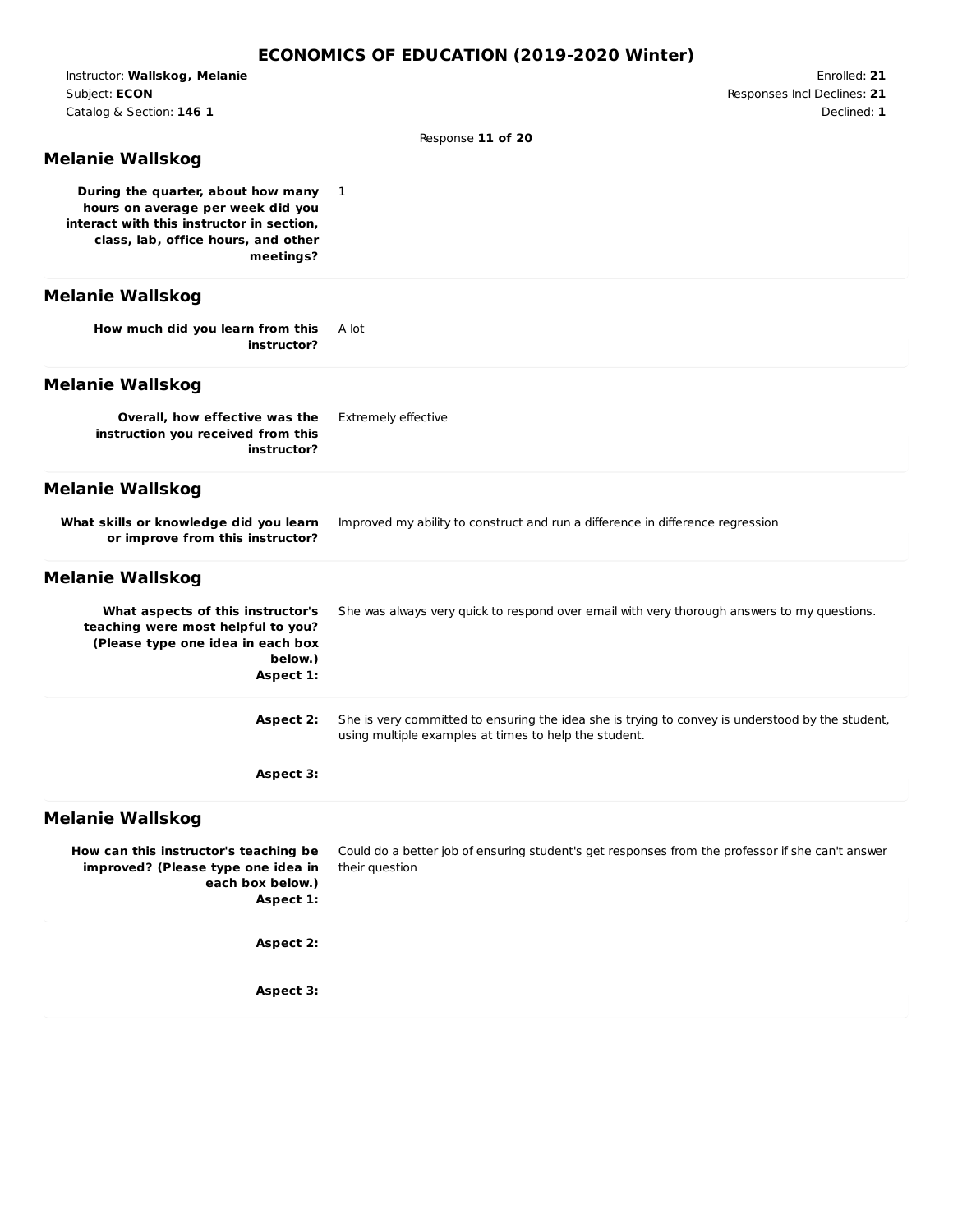Instructor: **Wallskog, Melanie** Subject: **ECON** Catalog & Section: **146 1**

Enrolled: **21** Responses Incl Declines: **21** Declined: **1**

Response **12 of 20**

### **Melanie Wallskog**

**During the quarter, about how many hours on average per week did you interact with this instructor in section, class, lab, office hours, and other meetings?**

### **Melanie Wallskog**

**How much did you learn from this instructor?** A lot

## **Melanie Wallskog**

| Overall, how effective was the     | Extremely effective |
|------------------------------------|---------------------|
| instruction you received from this |                     |
| instructor?                        |                     |

1

#### **Melanie Wallskog**

**What skills or knowledge did you learn or improve from this instructor?**

#### **Melanie Wallskog**

**What aspects of this instructor's teaching were most helpful to you? (Please type one idea in each box below.) Aspect 1:**

**Aspect 2:**

**Aspect 3:**

#### **Melanie Wallskog**

**How can this instructor's teaching be improved? (Please type one idea in each box below.) Aspect 1:**

**Aspect 2:**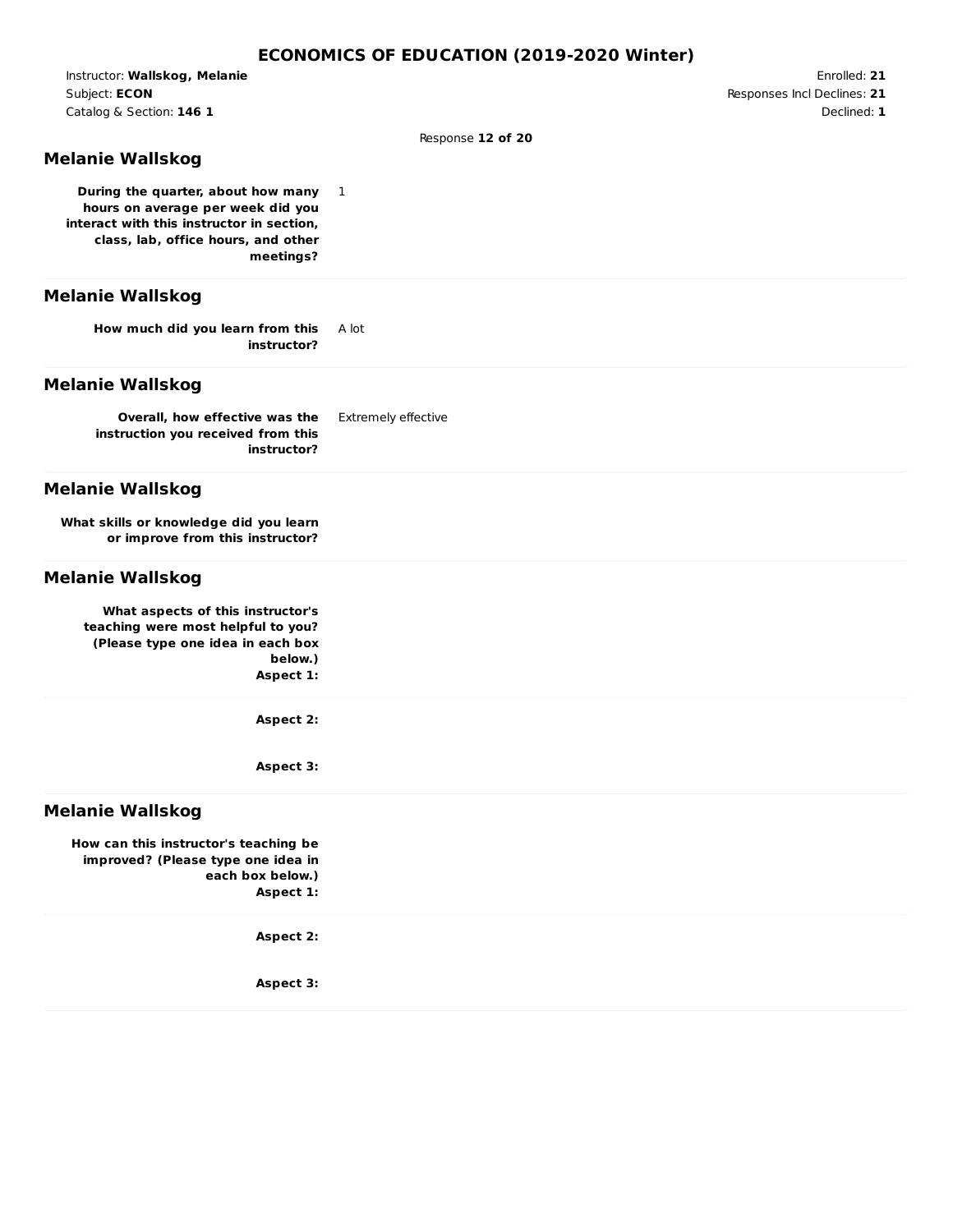Instructor: **Wallskog, Melanie** Subject: **ECON** Catalog & Section: **146 1**

Enrolled: **21** Responses Incl Declines: **21** Declined: **1**

Response **13 of 20**

### **Melanie Wallskog**

**During the quarter, about how many hours on average per week did you interact with this instructor in section, class, lab, office hours, and other meetings?**

### **Melanie Wallskog**

**How much did you learn from this instructor?** A great deal

## **Melanie Wallskog**

| Overall, how effective was the     | Extremely effective |
|------------------------------------|---------------------|
| instruction you received from this |                     |
| instructor?                        |                     |

.5

### **Melanie Wallskog**

**What skills or knowledge did you learn or improve from this instructor?**

#### **Melanie Wallskog**

**What aspects of this instructor's teaching were most helpful to you? (Please type one idea in each box below.) Aspect 1:**

**Aspect 2:**

**Aspect 3:**

#### **Melanie Wallskog**

**How can this instructor's teaching be improved? (Please type one idea in each box below.) Aspect 1:**

**Aspect 2:**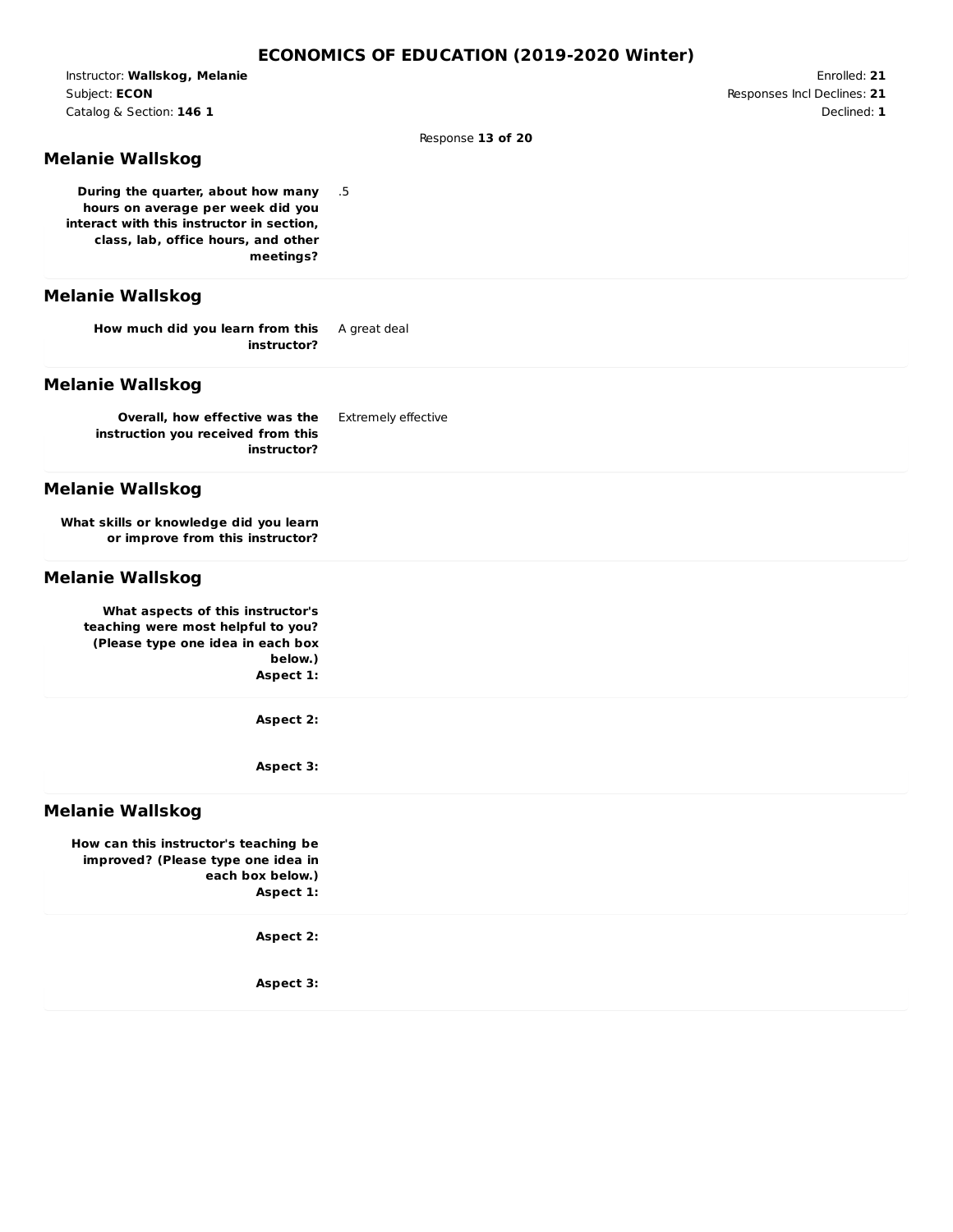Instructor: **Wallskog, Melanie** Subject: **ECON** Catalog & Section: **146 1**

Enrolled: **21** Responses Incl Declines: **21** Declined: **1**

Response **14 of 20**

### **Melanie Wallskog**

**During the quarter, about how many hours on average per week did you interact with this instructor in section, class, lab, office hours, and other meetings?** 0.1

# **Melanie Wallskog**

| How much did you learn from this |  |             | A great deal |
|----------------------------------|--|-------------|--------------|
|                                  |  | instructor? |              |

### **Melanie Wallskog**

| Overall, how effective was the     | Extremely effective |
|------------------------------------|---------------------|
| instruction you received from this |                     |
| instructor?                        |                     |

### **Melanie Wallskog**

| What skills or knowledge did you learn | The ability to understand econometric techniques in a clear and coherent manner. |
|----------------------------------------|----------------------------------------------------------------------------------|
| or improve from this instructor?       |                                                                                  |

#### **Melanie Wallskog**

| Focus on the student's needs above everything else. |
|-----------------------------------------------------|
|                                                     |
|                                                     |
|                                                     |
|                                                     |
|                                                     |

**Aspect 2:** Approachability.

**Aspect 3:** Willingness to explain concepts at length.

#### **Melanie Wallskog**

**How can this instructor's teaching be** Think of a way to incentivize more students to attend sections.

**improved? (Please type one idea in each box below.) Aspect 1:**

**Aspect 2:**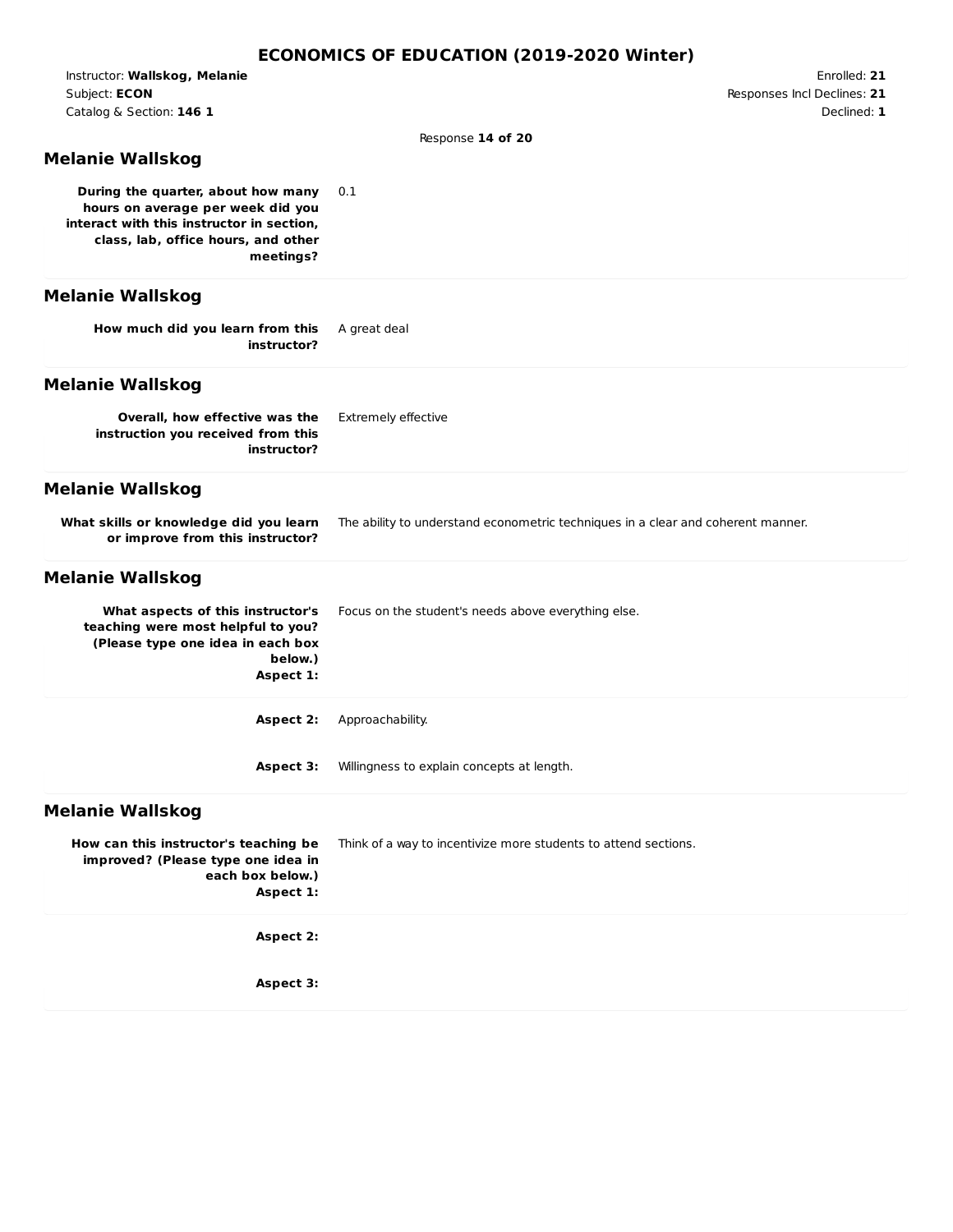Instructor: **Wallskog, Melanie** Subject: **ECON** Catalog & Section: **146 1**

Enrolled: **21** Responses Incl Declines: **21** Declined: **1**

Response **15 of 20**

## **Melanie Wallskog**

**During the quarter, about how many hours on average per week did you interact with this instructor in section, class, lab, office hours, and other meetings?** 2

# **Melanie Wallskog**

| How much did you learn from this |  |             | A great deal |
|----------------------------------|--|-------------|--------------|
|                                  |  | instructor? |              |

### **Melanie Wallskog**

| Overall, how effective was the     | Extremely effective |
|------------------------------------|---------------------|
| instruction you received from this |                     |
| instructor?                        |                     |

### **Melanie Wallskog**

| What skills or knowledge did you learn<br>or improve from this instructor?                                                           | I learned a great deal about evaluating and formulating regressions. She was extremely helpful<br>throughout the process of completing the final term paper. |
|--------------------------------------------------------------------------------------------------------------------------------------|--------------------------------------------------------------------------------------------------------------------------------------------------------------|
| <b>Melanie Wallskog</b>                                                                                                              |                                                                                                                                                              |
| What aspects of this instructor's<br>teaching were most helpful to you?<br>(Please type one idea in each box<br>below.)<br>Aspect 1: | Extremely responsive and thorough over email and in person.                                                                                                  |

**Aspect 2:** Very willing to answer questions and made student feel comfortable asking questions.

**Aspect 3:** Clearly very knowledgeable about economics studies and strategies.

#### **Melanie Wallskog**

**How can this instructor's teaching be improved? (Please type one idea in each box below.) Aspect 1:** Could have been more familiar with PSETs prior to Office Hours **Aspect 2:** None **Aspect 3:** None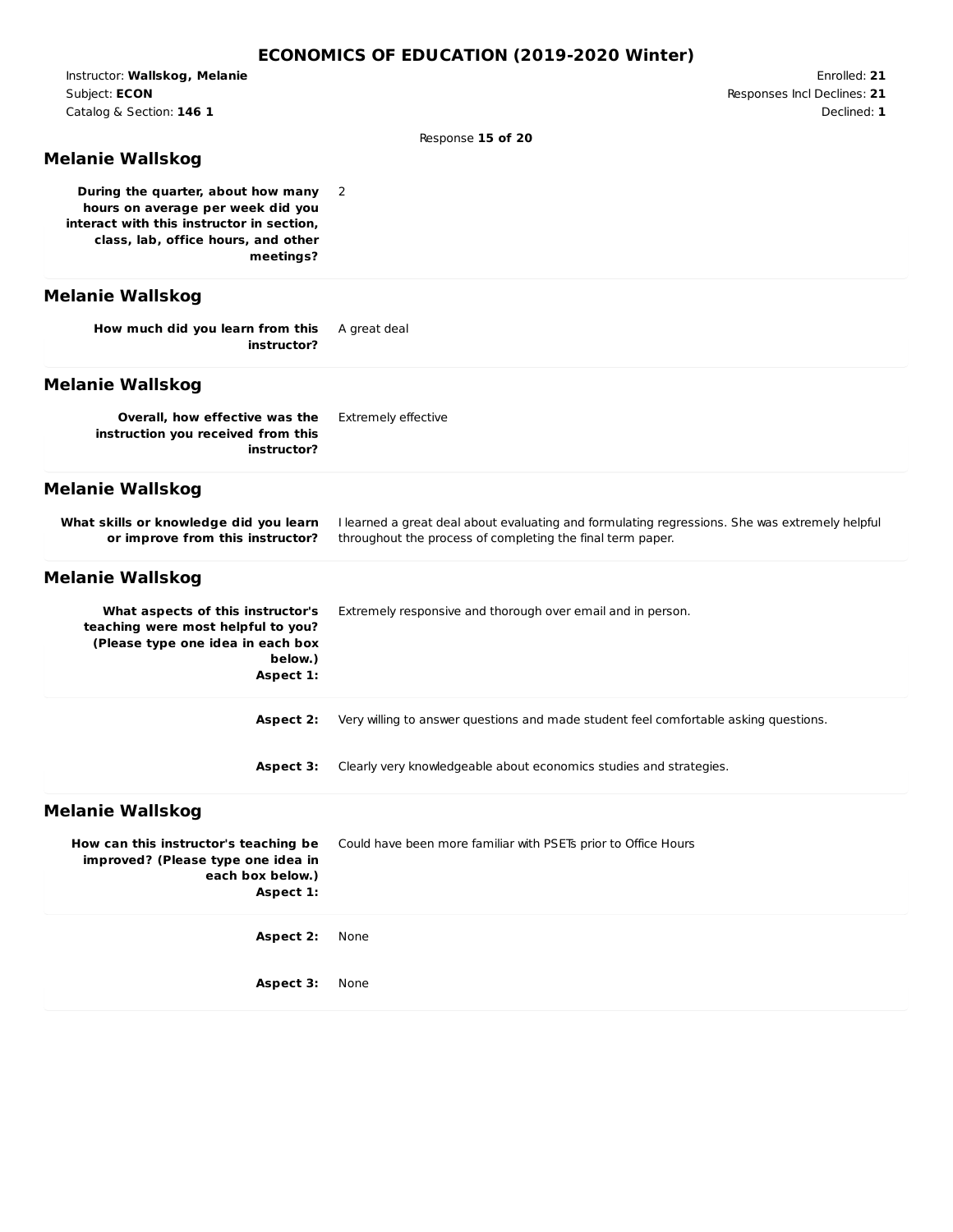Instructor: **Wallskog, Melanie** Subject: **ECON** Catalog & Section: **146 1**

Enrolled: **21** Responses Incl Declines: **21** Declined: **1**

Response **16 of 20**

# **Melanie Wallskog**

**During the quarter, about how many** 1 **hours on average per week did you interact with this instructor in section, class, lab, office hours, and other meetings?**

## **Melanie Wallskog**

| How much did you learn from this |  |             | A great deal |
|----------------------------------|--|-------------|--------------|
|                                  |  | instructor? |              |

## **Melanie Wallskog**

| <b>Overall, how effective was the</b> Extremely effective<br>instruction you received from this<br>instructor? |  |
|----------------------------------------------------------------------------------------------------------------|--|
| <b>Melanie Wallskog</b>                                                                                        |  |

|                                  | What skills or knowledge did you learn Melanie did a great job helping me with my annotated bibliography. She was particularly patient and |
|----------------------------------|--------------------------------------------------------------------------------------------------------------------------------------------|
| or improve from this instructor? | helpful in helping me think through my empirical strategy.                                                                                 |

# **Melanie Wallskog**

| What aspects of this instructor's<br>teaching were most helpful to you?<br>(Please type one idea in each box<br>below.)<br>Aspect 1: | Effort- It was clear that Melanie put a lot of effort into her TA role for this class. She delivered<br>smooth, informative section presentations and more importantly provided ample assistance with<br>our annotated bibliographies. She sent out sign-up links to set-up in-person meetings with her, and<br>she responded to students questions via email in a very prompt manner. Excellent TA! |
|--------------------------------------------------------------------------------------------------------------------------------------|------------------------------------------------------------------------------------------------------------------------------------------------------------------------------------------------------------------------------------------------------------------------------------------------------------------------------------------------------------------------------------------------------|
| Aspect 2:                                                                                                                            | N/A                                                                                                                                                                                                                                                                                                                                                                                                  |
| Aspect 3:                                                                                                                            | N/A                                                                                                                                                                                                                                                                                                                                                                                                  |
|                                                                                                                                      |                                                                                                                                                                                                                                                                                                                                                                                                      |

## **Melanie Wallskog**

| How can this instructor's teaching be N/A<br>improved? (Please type one idea in<br>each box below.)<br>Aspect 1: |     |
|------------------------------------------------------------------------------------------------------------------|-----|
| Aspect 2:                                                                                                        | N/A |
| Aspect 3:                                                                                                        | N/A |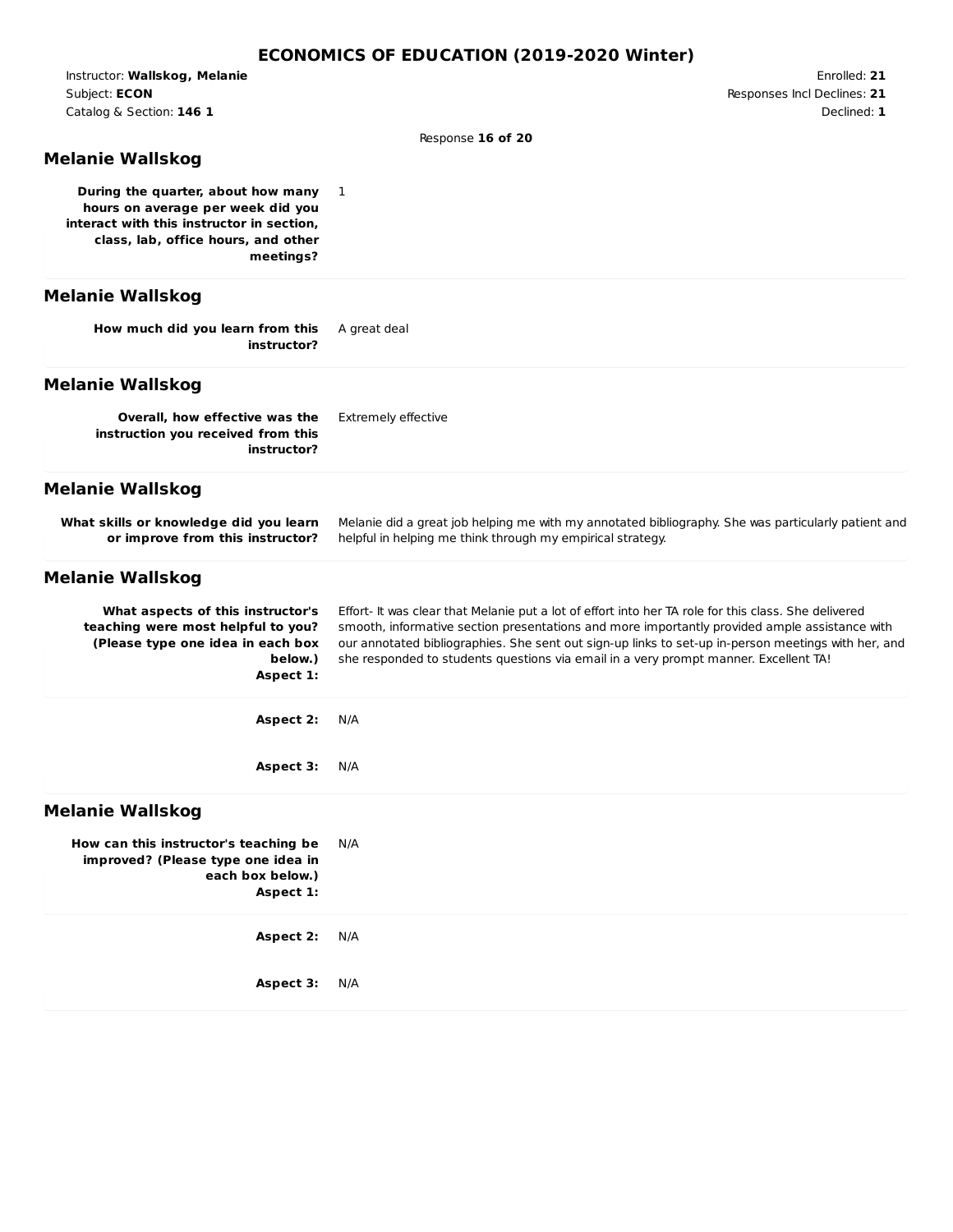Instructor: **Wallskog, Melanie** Subject: **ECON** Catalog & Section: **146 1**

Enrolled: **21** Responses Incl Declines: **21** Declined: **1**

Response **17 of 20**

### **Melanie Wallskog**

**During the quarter, about how many** 1 **hours on average per week did you interact with this instructor in section, class, lab, office hours, and other meetings?**

## **Melanie Wallskog**

**How much did you learn from this instructor?** A lot

## **Melanie Wallskog**

| Overall, how effective was the     | Very effective |
|------------------------------------|----------------|
| instruction you received from this |                |
| instructor?                        |                |

### **Melanie Wallskog**

| What skills or knowledge did you learn | Learned about how to research and write an economics paper from start to finish |
|----------------------------------------|---------------------------------------------------------------------------------|
| or improve from this instructor?       |                                                                                 |

#### **Melanie Wallskog**

| What aspects of this instructor's<br>teaching were most helpful to you?<br>(Please type one idea in each box<br>below.)<br>Aspect 1: | Willingness to meet one-on-one                                  |
|--------------------------------------------------------------------------------------------------------------------------------------|-----------------------------------------------------------------|
| Aspect 2:                                                                                                                            | Knowledge of methodology and ability to give sound advice on it |
| Aspect 3:                                                                                                                            | Being approachable and friendly                                 |

#### **Melanie Wallskog**

**How can this instructor's teaching be improved? (Please type one idea in each box below.) Aspect 1:**

**Aspect 2:**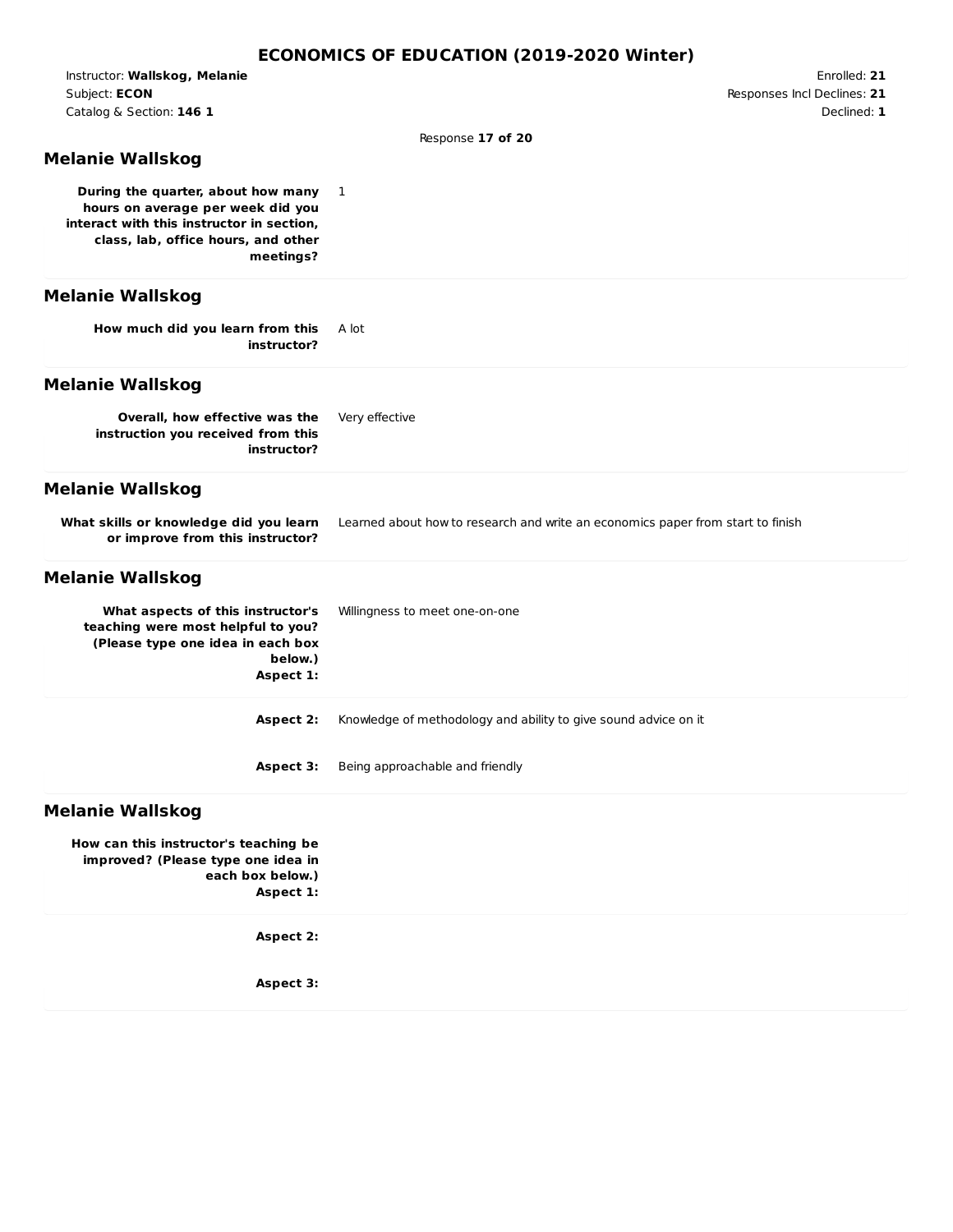Instructor: **Wallskog, Melanie** Subject: **ECON** Catalog & Section: **146 1**

Enrolled: **21** Responses Incl Declines: **21** Declined: **1**

Response **18 of 20**

### **Melanie Wallskog**

**During the quarter, about how many** 1 **hours on average per week did you interact with this instructor in section, class, lab, office hours, and other meetings?**

### **Melanie Wallskog**

| How much did you learn from this |  |             | A great deal |
|----------------------------------|--|-------------|--------------|
|                                  |  | instructor? |              |

### **Melanie Wallskog**

| Overall, how effective was the     | Extremely effective |
|------------------------------------|---------------------|
| instruction you received from this |                     |
| instructor?                        |                     |

### **Melanie Wallskog**

| What skills or knowledge did you learn | . Melanie helped me troubleshoot coding errors with my annotated bibliography and final paper. |
|----------------------------------------|------------------------------------------------------------------------------------------------|
| or improve from this instructor?       |                                                                                                |

#### **Melanie Wallskog**

| What aspects of this instructor's<br>teaching were most helpful to you?<br>(Please type one idea in each box<br>below.)<br>Aspect 1: | Melanie gave specific advice about how to move forward when I was having challenges on my<br>annotated bibliography/psets. |
|--------------------------------------------------------------------------------------------------------------------------------------|----------------------------------------------------------------------------------------------------------------------------|
| Aspect 2:                                                                                                                            | Melanie was very supportive of student needs. I felt that if I was struggling, I could definitely talk to<br>her about it. |
| Aspect 3:                                                                                                                            | Melanie was always very prompt in her responses.                                                                           |

#### **Melanie Wallskog**

**How can this instructor's teaching be improved? (Please type one idea in each box below.) Aspect 1:** Honestly, I can't think of anything. I felt like Melanie taught me something, was supportive, and was responsive to my needs. She never made me feel dumb and never seemed to have a negative attitude. I appreciated her!

**Aspect 2:**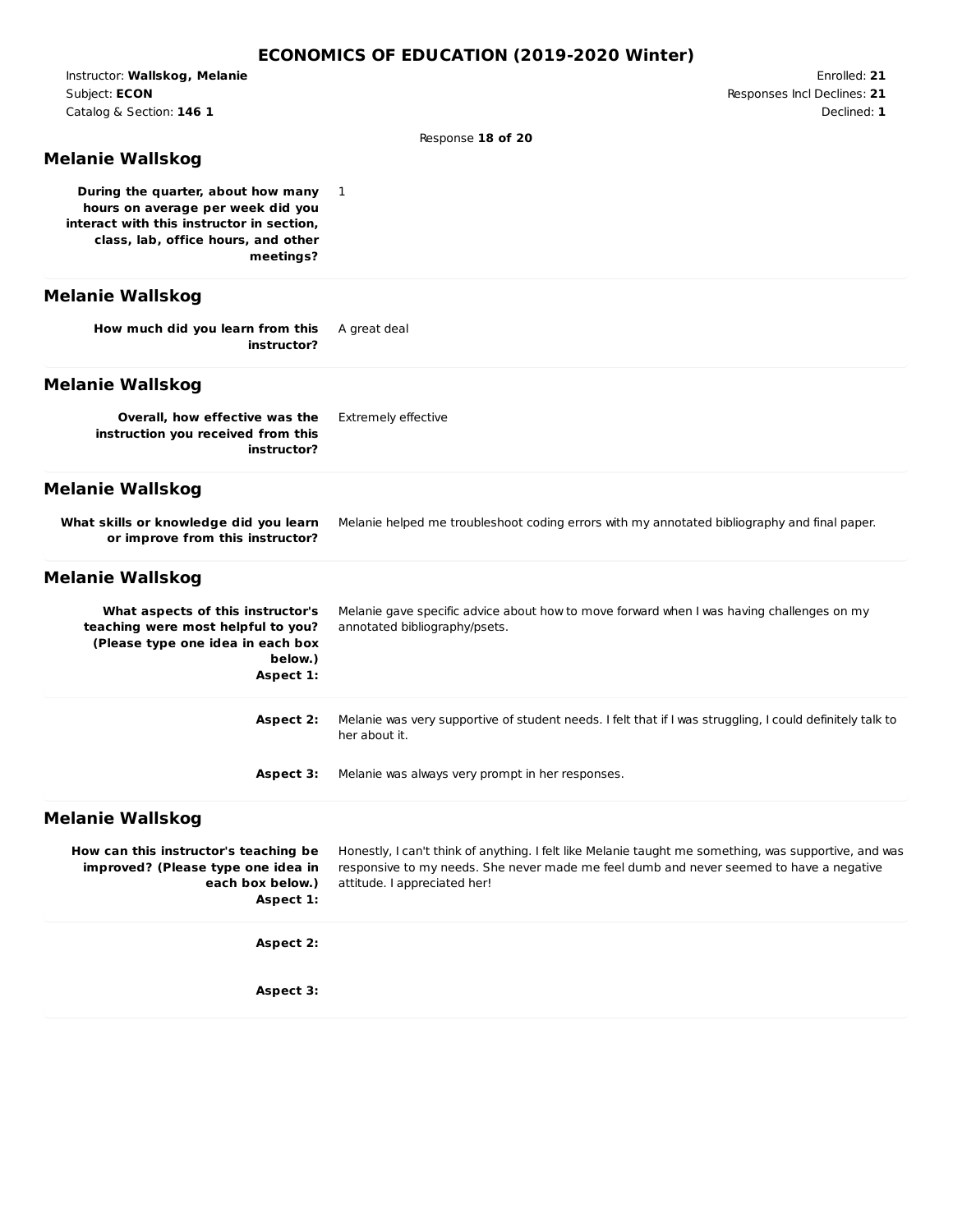Instructor: **Wallskog, Melanie** Subject: **ECON** Catalog & Section: **146 1**

Enrolled: **21** Responses Incl Declines: **21** Declined: **1**

Response **19 of 20**

### **Melanie Wallskog**

**During the quarter, about how many** 1 **hours on average per week did you interact with this instructor in section, class, lab, office hours, and other meetings?**

## **Melanie Wallskog**

| How much did you learn from this |  |             | A great deal |
|----------------------------------|--|-------------|--------------|
|                                  |  | instructor? |              |

## **Melanie Wallskog**

| Overall, how effective was the     | Extremely effective |
|------------------------------------|---------------------|
| instruction you received from this |                     |
| instructor?                        |                     |

### **Melanie Wallskog**

| What skills or knowledge did you learn | One of the best, most engaged TAs I've had! |
|----------------------------------------|---------------------------------------------|
| or improve from this instructor?       |                                             |

#### **Melanie Wallskog**

| What aspects of this instructor's<br>teaching were most helpful to you?<br>(Please type one idea in each box<br>below.)<br>Aspect 1: | Took a really individual interest in me, my questions and my research paper; she helped me a lot<br>and went out of her way to do so |
|--------------------------------------------------------------------------------------------------------------------------------------|--------------------------------------------------------------------------------------------------------------------------------------|
| Aspect 2:                                                                                                                            | Provided really valuable insight and input into my research paper                                                                    |

**Aspect 3:**

#### **Melanie Wallskog**

**How can this instructor's teaching be improved? (Please type one idea in each box below.) Aspect 1:**

**Aspect 2:**